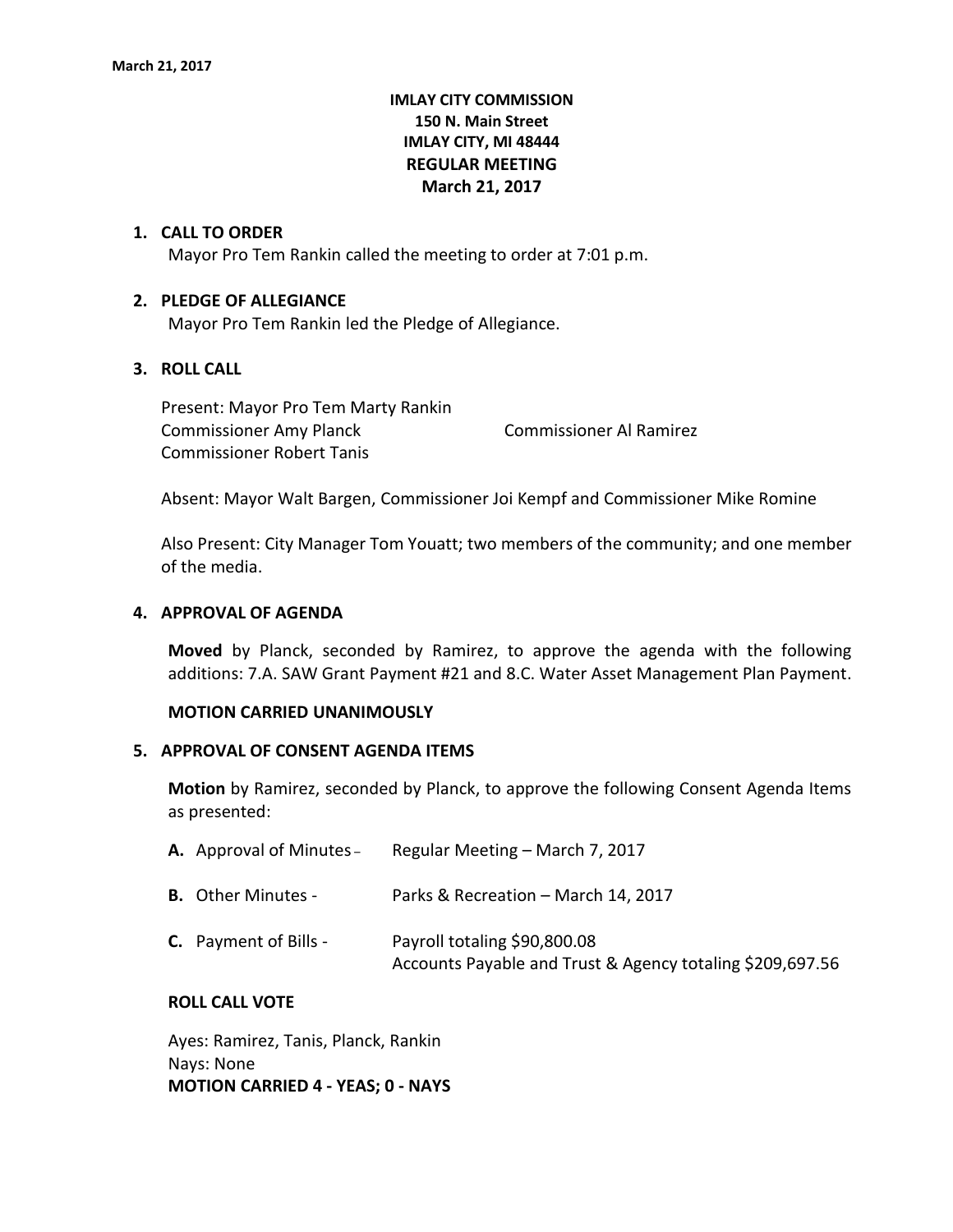### **6. CITIZENS FROM THE FLOOR**

Mayor Pro Tem Rankin offered time for Citizens from the Floor and there was no participation.

### **7. OLD BUSINESS**

### **A. SAW Grant Payment #21**

City Manager Tom Youatt presented SAW Grant payment request #21 in the amount of \$70,014.54, including invoices to Spicer Group in the amount of \$65,211.13 and Michigan Pipe Inspection, Inc. in the amount of \$4,803.41. Youatt noted that this will likely be the last payment request for this project.

**Motion** by Planck, seconded by Tanis, to approve SAW Grant Payment #21 invoices for Spicer Group in the amount of \$65,211.13 and Michigan Pipe Inspection, Inc. in the amount of \$4,803.41, as presented.

### **ROLL CALL VOTE**

Ayes: Tanis, Planck, Ramirez, Rankin Nays: None **MOTION CARRIED 4 - YEAS; 0 – NAYS**

#### **8. NEW BUSINESS**

## **A. Board of Review Appointment**

City Manager Tom Youatt reported that the City Charter calls for the Commission to annually appoint one member to the Board of Review for a three year term. Youatt reported that Frank Demske's term is expiring on the Board of Review and Mr. Demske has expressed his willingness to continue to serve in this capacity.

**Motion** by Tanis, seconded by Ramirez, to appoint Frank Demske to the Board of Review for a three year term, expiring March 2020.

## **ROLL CALL VOTE**

Ayes: Planck, Ramirez, Tanis, Rankin Nays: None **MOTION CARRIED 4 - YEAS; 0 – NAYS**

#### **B. 320 N. Almont Avenue Proposal**

City Manager Tom Youatt presented the proposal letter from the First Congregational Church regarding the purchase of 320 N. Almont Avenue, which presented three purchase options for the property. Youatt noted there is a need to purchase the property as it is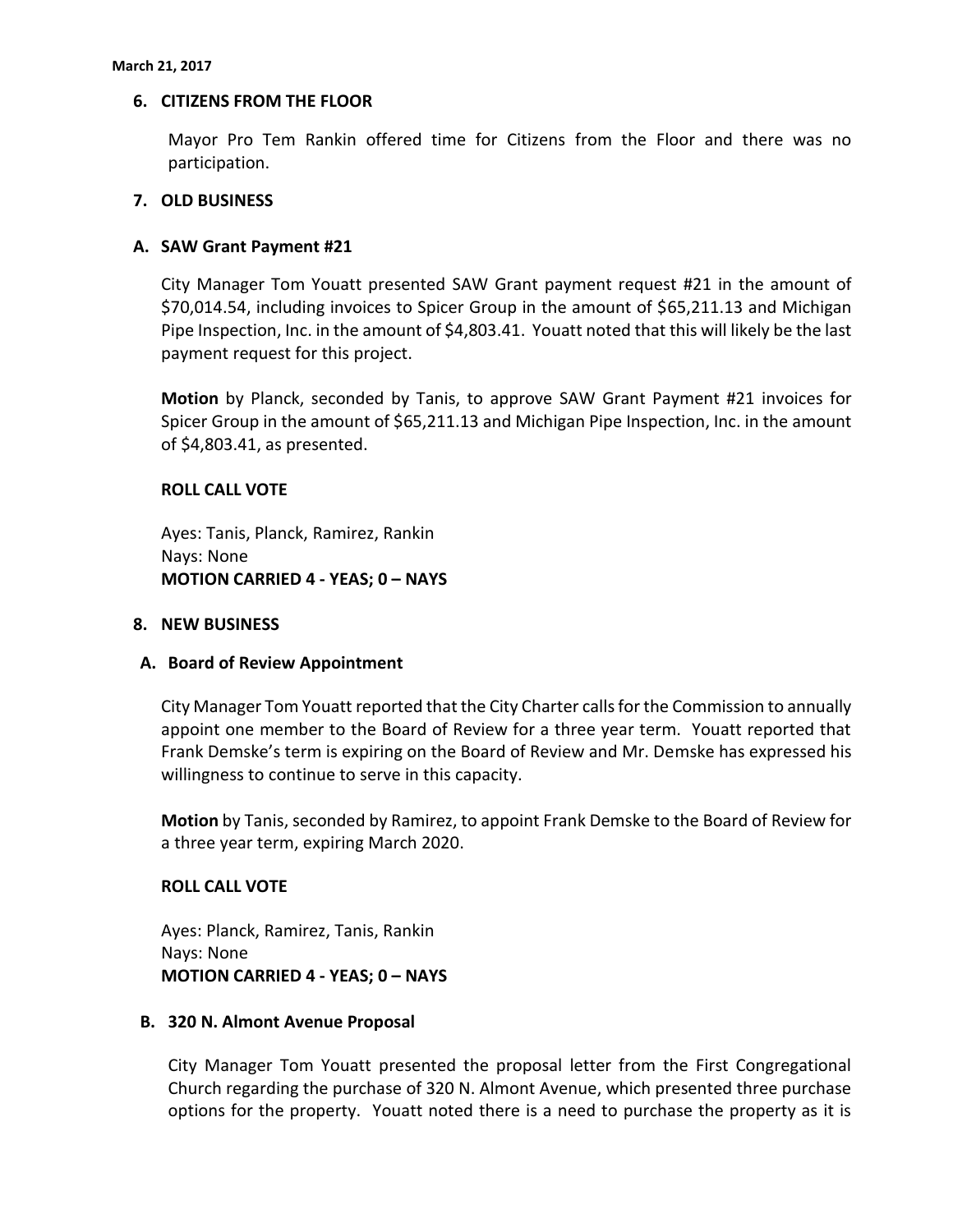adjacent to Old School Park and presents a unique opportunity for the City to expand its park property. Youatt recommended the Commission approve the 3 year land contract purchase option in the total amount of \$70,500.00 and direct the City Attorney to draft the land contract document. Youatt noted the Parks and Recreation Commission had discussed and voted to recommend purchase approval by the City Commission.

Commissioner Ramirez inquired as to the dimensions of the property. Some discussion took place with the consensus determining the property to add at least 25% more land to the existing Old School Park.

Commissioner Planck inquired as to the plans for the house on the property. Mayor Pro Tem Rankin responded that the house is solid but would require substantial updating. City Manager Tom Youatt noted that the house could be demolished or bid out for relocation, once the property had been purchased.

Commissioner Planck inquired as to why the City would not simply purchase the property outright. City Manager Tom Youatt responded that it is easier to budget for the three annual payments of \$23,500.00, and the \$2,500.00 cost of borrowing is very economical.

**Motion** by Planck, seconded by Ramirez, to approve a 3 year land contract in the amount of \$70,500.00 for the purchase of 320 N. Almont Avenue from the First Congregational Church, with annual payments of \$23,500.00 to be paid by July 15 of the next three years.

## **ROLL CALL VOTE**

Ayes: Ramirez, Tanis, Planck, Rankin Nays: None **MOTION CARRIED 4 - YEAS; 0 – NAYS**

## **C. Water Asset Management Plan Payment**

City Manager Tom Youatt presented the first payment request from Spicer Group for professional engineering services on the Water Asset Management Plan in the amount of \$4,204.50. Youatt reported to the Commission that the DEQ is requiring all cities to develop a Water Asset Management Plan by the end of this calendar year.

**Motion** by Ramirez, seconded by Tanis, to approve the Water Asset Management Plan Payment invoice for Spicer Group in the amount of \$9,204.50, as presented.

#### **ROLL CALL VOTE**

Ayes: Tanis, Planck, Ramirez, Rankin Nays: None **MOTION CARRIED 4 - YEAS; 0 – NAYS**